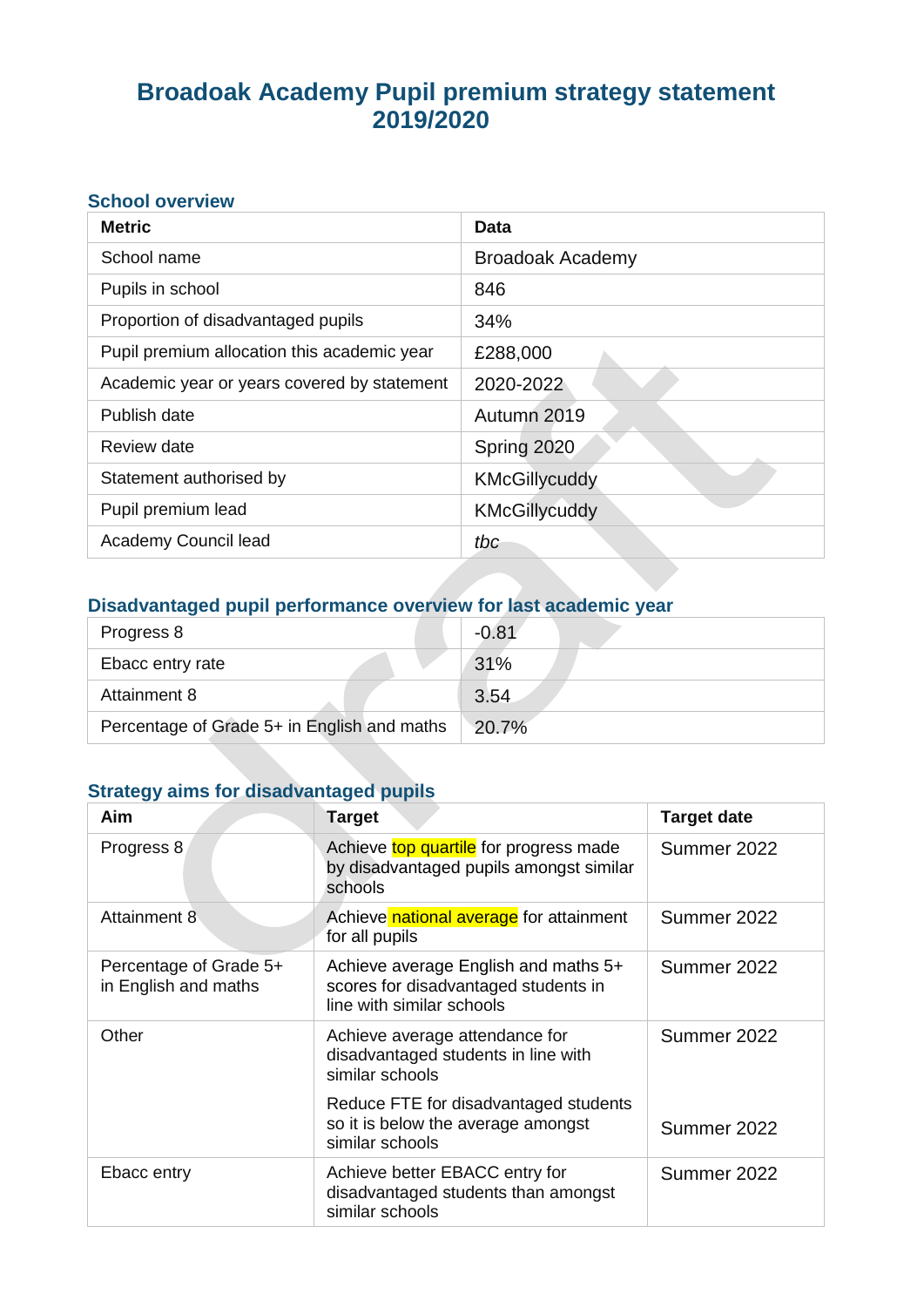### **Teaching priorities for current academic year**

| <b>Measure</b>                                   | <b>Activity</b>                                                                                                                                                          |
|--------------------------------------------------|--------------------------------------------------------------------------------------------------------------------------------------------------------------------------|
| Priority 1                                       | Curriculum development & alignment so that all<br>teachers and leaders are delivering and can<br>articulate the learning across all subjects                             |
| Priority 2                                       | Effective learning environments so that the physical<br>environment maximises support to disadvantage<br>students – whiteboard craft, seating, clarity of<br>expectation |
| Barriers to learning these<br>priorities address | Staff recruitment & retention<br>Staff engagement with curriculum<br>developments/opportunities                                                                          |
| Projected spending                               | £158,000                                                                                                                                                                 |

#### **Targeted academic support for current academic year**

| <b>Measure</b>             | <b>Activity</b>                                                                                     |
|----------------------------|-----------------------------------------------------------------------------------------------------|
| Priority 1                 | Responsive teaching plus targeted revision<br>programmes so that gaps in pupil learning are filled. |
| Priority 2                 | Attendance & effort programme                                                                       |
| Barriers to learning these | Support required for teaching colleagues                                                            |
| priorities address         | Attendance at & buy-in for targeted revision                                                        |
| Projected spending         | £50,000                                                                                             |

### **Wider strategies for current academic year**

| <b>Measure</b>             | <b>Activity</b>                                                                |
|----------------------------|--------------------------------------------------------------------------------|
| Priority 1                 | Effective alternative provision / bespoke provision /<br><b>SEND</b> provision |
| Priority 2                 | Effective professional development ref Thrive /<br>SEND / responsive teaching  |
| Barriers to learning these | Staff recruitment & retention                                                  |
| priorities address         | Depth of leadership/understanding in these areas                               |
| Projected spending         | £80,000                                                                        |

### **Monitoring and implementation**

| Area             | <b>Challenge</b>                                                      | <b>Mitigating action</b>                                                                                           |
|------------------|-----------------------------------------------------------------------|--------------------------------------------------------------------------------------------------------------------|
| Teaching         | Capacity to support all<br>colleagues with alignment /<br>improvement | PD sessions flipped to<br>accommodate. AP role to<br>oversee quality of teaching inc<br>graduated response to need |
| Targeted support | Parental & student buy-in                                             | Deliberate strategy of<br>engagement with parents and                                                              |